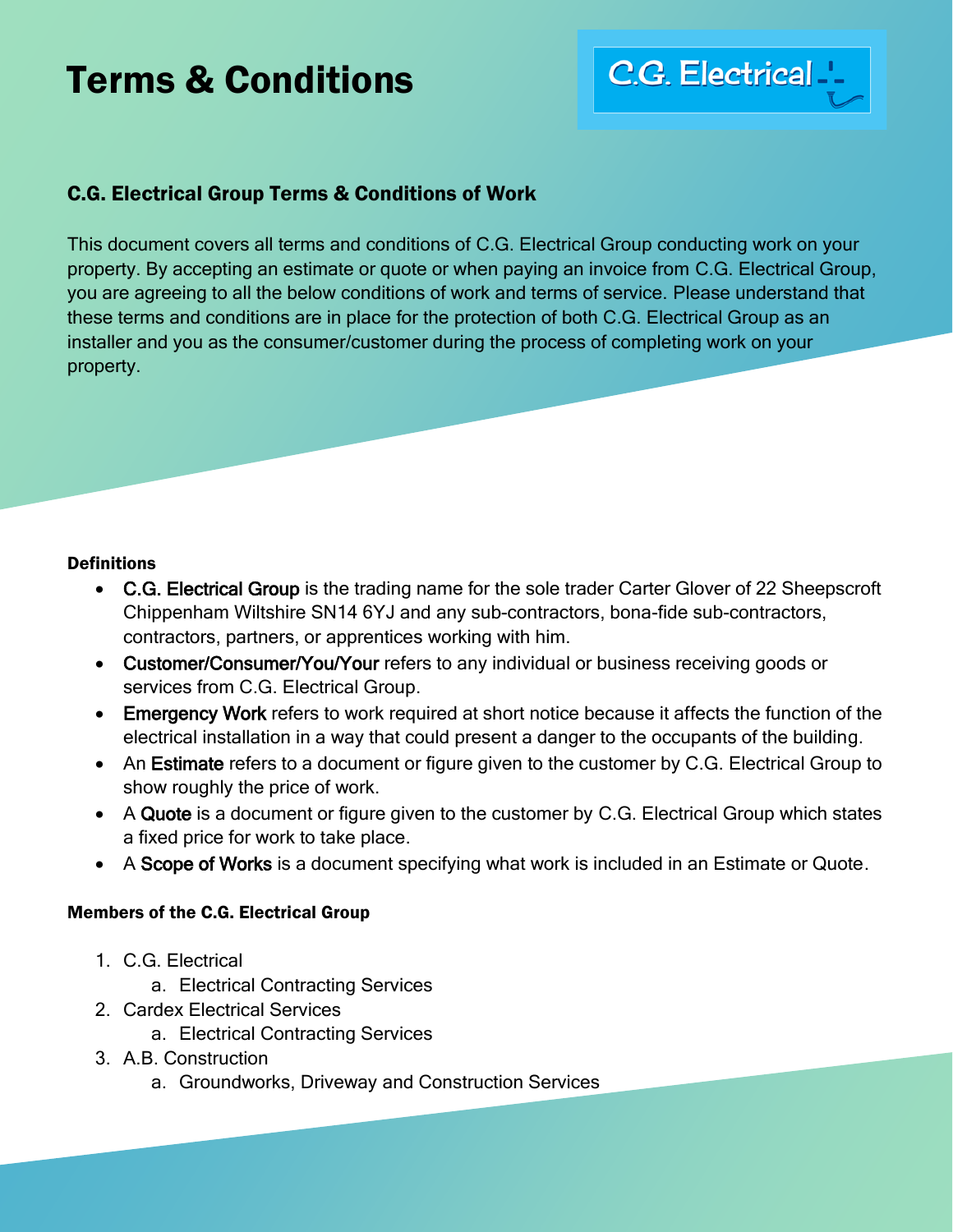#### Payment

- 1. Accepted methods of payment are Bank Transfer, Cash and Debit/Credit Card.
	- a. Cash payments may be accepted on the day of work but must be to the exact amount on the invoice as no change can be given.
	- b. Card payments are accepted on the day of work and have no surcharge.
	- c. Cheques are NOT accepted.
- 2. Payment is expected within 5 working days of receipt of invoice and are subject to a 5% charge for late payments.
- 3. We are not a V.A.T registered company so V.A.T is not added to the bill.
- 4. For larger jobs, for example where 'first fix' and 'second fix' stages of work are relevant, an agreed payment schedule can be implemented at the discretion of C.G. Electrical Group, the specifics of which will be agreed with the consumer before work commences. Where a staged payment is arranged, each payment must be paid in full and on time for work to continue.
- 5. Payment in full for work carried out by C.G. Electrical Group indicates work has been completed to the agreed standard.
- 6. An estimate or quote is valid for 45 days after being issued to the potential customer. After this period, it is the customers responsibility to contact C.G. Electrical Group to identify any changes to the document.

#### Warranty

Electrical work completed by C.G. Electrical Group is covered by a 12-month warranty. Where C.G. Electrical Group has supplied materials or products, we will take up any complaint relating to those materials or products with the manufacturer or supplier on your behalf. Customer supplied materials are not covered by any C.G. Electrical Group warranty. The invoice from the work must be presented to claim the warranty. D.I.Y alterations or alterations by other tradesmen to work covered by the warranty will void your cover.

#### Working time and charges.

Working hours are charged on an hourly or day rate basis unless, following a site visit, a fixed rate price for the job has been agreed. Normal working hours are 8:00am to 4:30pm Monday to Friday.

All hourly rates exclude the cost of materials, parking fees and road/ferry tolls. Jobs will be charged by time on site within SN and BA postcodes. Travel will be charged outside of these areas.

C.G. Electrical Group holds normal stock and sundry items expected of an electrician. Other nonstocked items can be pre-ordered too. However, should sourcing or collection of special materials/items outside of this range become necessary, this time will be charged as part of our hourly rate or must be customer supplied.

For emergency work, a call out charge may apply up to £75. This includes the first hour on site. Please contact [carter@cgelectrical.services](mailto:carter@cgelectrical.services) for more information.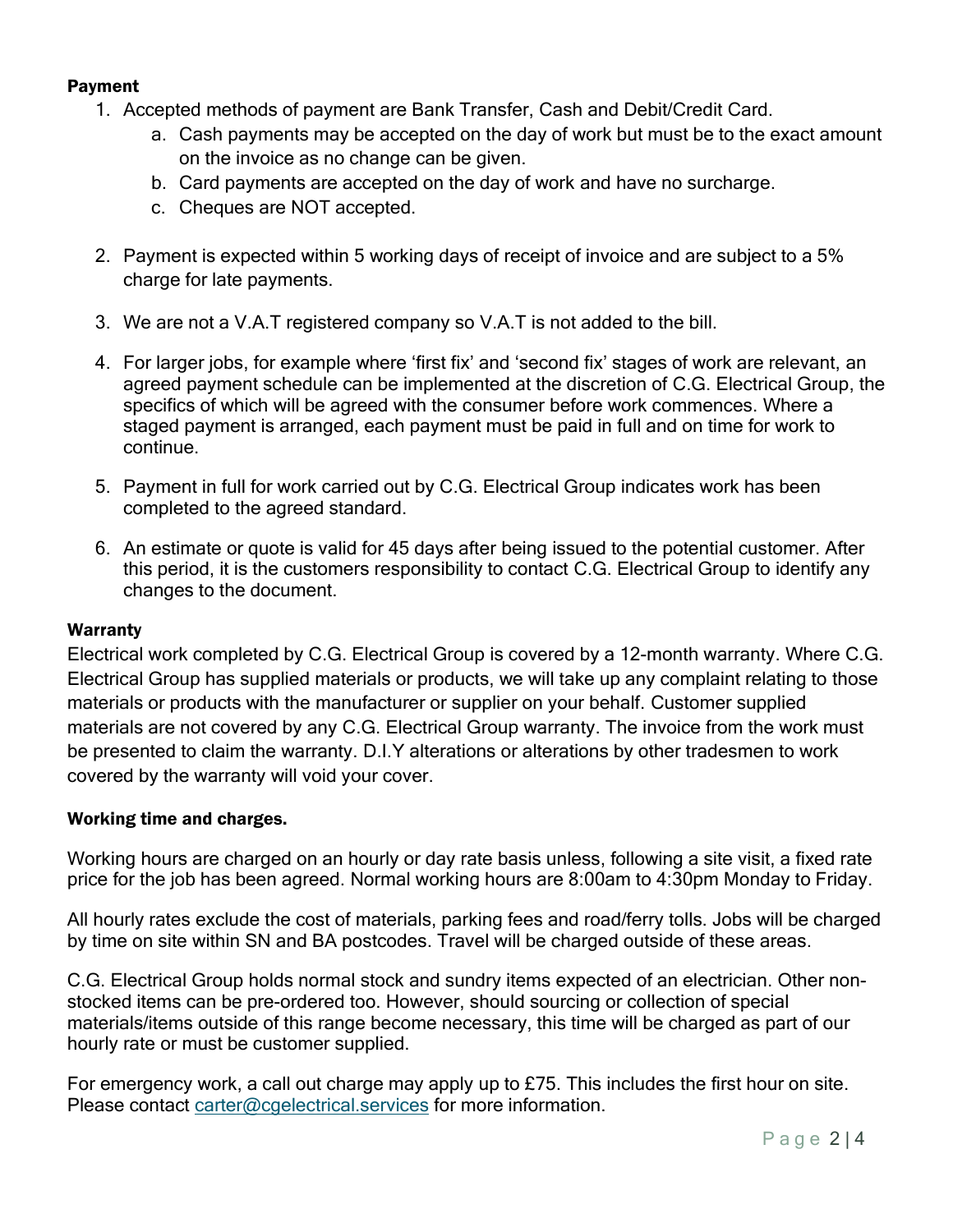#### Customer Requirements

Every effort will be made to meet the requirements of the customer, but no absolute guarantee can be given to the date of commencement or completion of work. C.G. Electrical Group accepts no responsibility for any delay in the execution of work or inconvenience caused by non-delivery or shortage of materials or other causes beyond the control of C.G. Electrical Group.

Position of fittings, lighting points, switches and other electrical accessories, are to be agreed before work is commenced and any changes to that agreement shall be passed to C.G. Electrical Group in writing in sufficient time as not to impede the progress of the work (this can just be a text message!). Any extra work necessary to meet such changes will be chargeable to the customer in addition to the current price for the work, be it an estimate or a quote. If the customer places responsibility of placement of accessories to the discretion of C.G. Electrical Group, then we will use our best judgement to ensure the most appropriate positioning is used but will not be held responsible for any misjudgement.

It is the customers responsibility to ensure there is easy access to the areas of work, within reason, before work can commence. Failure to provide a clear working space could result in the job being delayed and the costs as such will be at additional cost to the customer.

#### 'Making Good'

Although every care and attention will be taken by C.G. Electrical Group whilst carrying out work on-site, we do not accept responsibility, or remain liable, for damage to the property, fixtures, fittings or grounds. Inspection and access holes, cutting of wiring channels, digging of cable trenches, drilling and other works made to accommodate installations will be made good to the best of our ability, however, we are not carpenters, plasters, carpet layers or painter/decorators. Customers should be aware of this and make their own arrangements to return the property to a permanently finished and decorated state.

The customer should also be aware that any decorative damage left on show due to a change in the originally agreed design of the installation is also not the responsibility on C.G. Electrical Group.

#### Electrical Installation Condition Reports (EICR)

Where an EICR is being conducted at your property and a dangerous fault if found within the installation (known as a C1 code) you, the customer, will be informed via text or email to gain permission to correct the fault immediately. Where permission is not granted to one of our designated inspector(s) C.G. Electrical Group will leave the installation in as safe of a condition as is reasonably practicable (this could include, but is not limited to, de-energising the effected circuit or circuits). Once a level of safety has been achieved the inspector may decide to stop the inspection and the customer will be charged for the time the inspector was on site and the original contract for the EICR will be voided. This is to prevent properties in a dangerous condition being granted a valid electrical certificate where it is not acceptable to do so and could leave a C.G. Electrical Group's designated inspector liable for harm or damages.